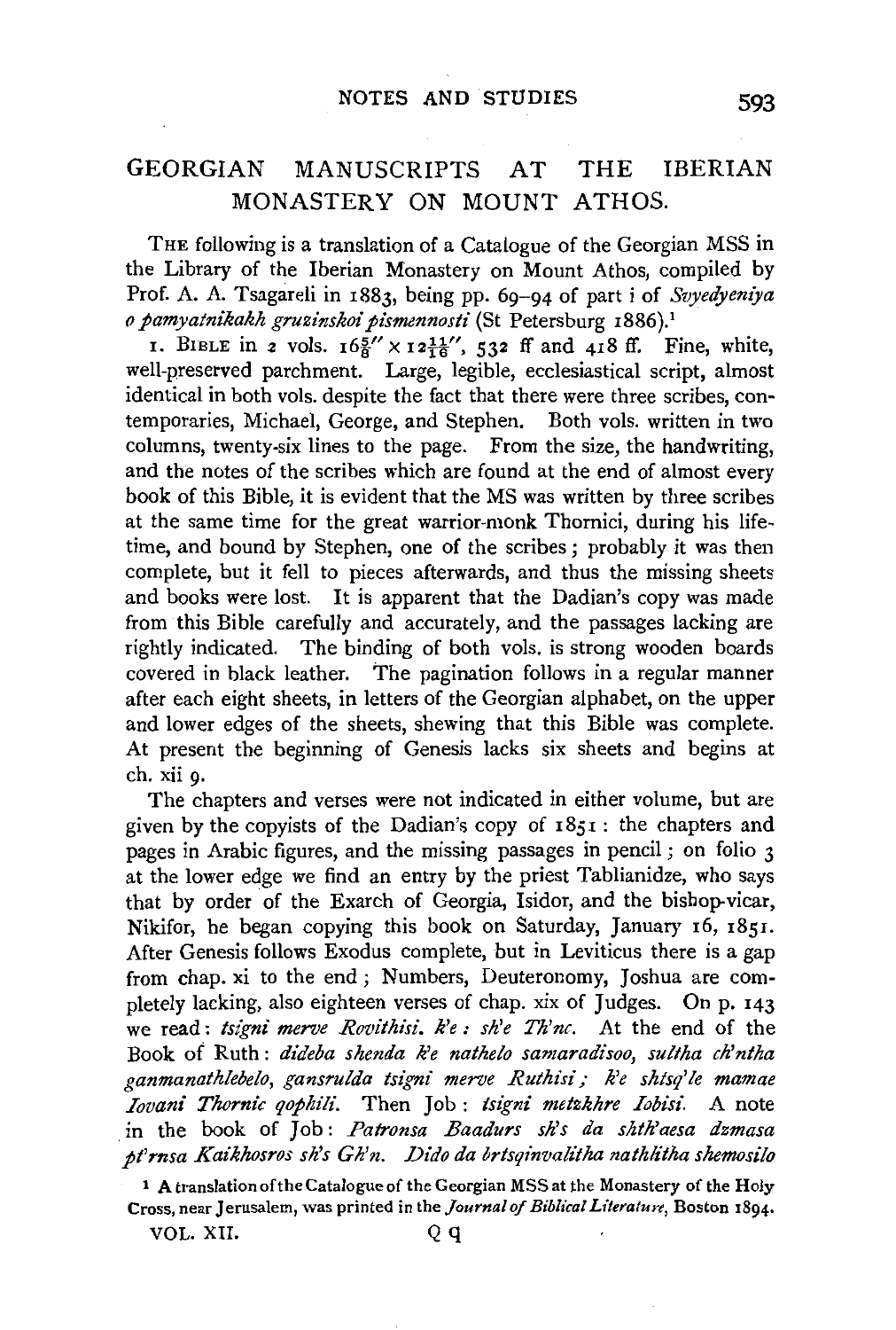#### 594 THE JOURNAL OF THEOLOGICAL STUDIES

Bortaitisa Ghvthis-Mshobelo, sh'e tzodvili Barnaba Urbneli episcoposi. Gh'o ikhsen vnebisagan suli chemi, didath visuren tsigni mkhedman amath*man,-mrove!i Iona.* On fol. 224 we read: *d'dba sh'nda k'e, daesru!a ts'tsbae Esaiasi, k'e sheitsqa!e Thornic patrici da glakhaci Mk'l mtsera!i, a'n.* Lower : *tsinastsarmetqvelebae Ieremiaesa.* At the end of Jeremiah : *akamomde thavidamgadavstsere mgh'n P'tre Tabl£anidzem, Theb. ie chqna.*  In the middle of Ezekiel; k. eha didebulo da kerabim-serabimtha uzeshthaeso, da ts'tha uts'dso, da brtsqinvaleo didebulo Bortaidisa Ghvthis-*Mshobelo, sh'e s'd tzodvi!i Phi!ipe ughirsi mghudel-monazonebisa, r'mli sakhith var da kholo sakmith ver aghvasru!eb. tseltha chphez* (i.e. 1567). At the end of Ezekiel: *k'e adide Thornic patrici shvilithurth*, a'n, da *glakltacisa Mikael mtserlisathvistza lotzva hqavth.* 

The first volume ends with Judith, though three sheets of Tobit are sewn on to it, but, judging by the handwriting it is to be supposed that they are oflater date ; in any case the writing of Tobit is not of the same century as that of the other books of this Bible.

The second volume begins with Samuel : *k. pichveli* (7 *pirveli) thavi mephethae Saulisi da Davithisz: da Samuel ts'tsqve!isae.* At the end of 2 Samuel: *k'e sh'e 7hornic Svingelozi da shvilni mism: a'n.* At the end of  $I (3)$  Kings: *k'e sh'e Thornic Iovane*. At the end of  $2 (4)$  Kings: *d'dba Gh'sa, daesrula tsigni Mephethae khhelitha glakhacisa Ste'sitha (Stephanesitha). Saqverelno, thu daclebae raeme iqos shemindevith da*  khhsenebulmtza var ts'tha sh'a lotzvatha thk'ntha, amin.

*K i'o k'e, adide sulierad Th'rnc Svingelozi da shvilni misni.* 

 $i'$ o·k'e, adide Io'vni vr'zvchi sulierad da sulni misni u'ce zhamtha, a'n, *iqavn. daitsera ts'e ese tsigni Lavrasa shina didsa Ushcs saqophe!sa ts'dsa Nathlis Mtzemelisasa sa!otzvelad sul curthkheuli'sa Thornic Svingelozisathvis da shviltha mistha. Motsqaleo Gh'o, ukhuad mianidche tsqalobae sheni sulsa mathsa, a'n.* 

All these notes are made in the same hand as the text except the notes at the end of 2 (4) Kings, which is written in majuscules in black and red inks, while the following are in minuscules, gradually diminishing till they are hardly legible : *k. saqvarelno, guls modgineba th'd makunda, garna tseraetza esthen vetzade, Gh'thsathvis shemindevith* / *odes amas tsignsa vtserdi gonebitha ver datsqnarebith viqav.* 

*Shromisathvis lotzva q'vth, daclebi'sathvis* sh'mndevith.~ *k'e, mphlobelo orsave s'jhls, sh'e M'kl dze Vrazvachesi,-didi sitcboebae michvenes amis tsignisa shromasa.* 

*Brdznisa catzisa q'i s'jhli phas-ars, kh' ugunurisa artza erthi d'ngi*  (f *dargi).* 

*Ts'no m'mano, Mthatsmidelno, glakhaci ami's mshromeli lo'tzsa ts'sa momikhseneth.* 

These insertions clearly shew that this Athos Bible was written in the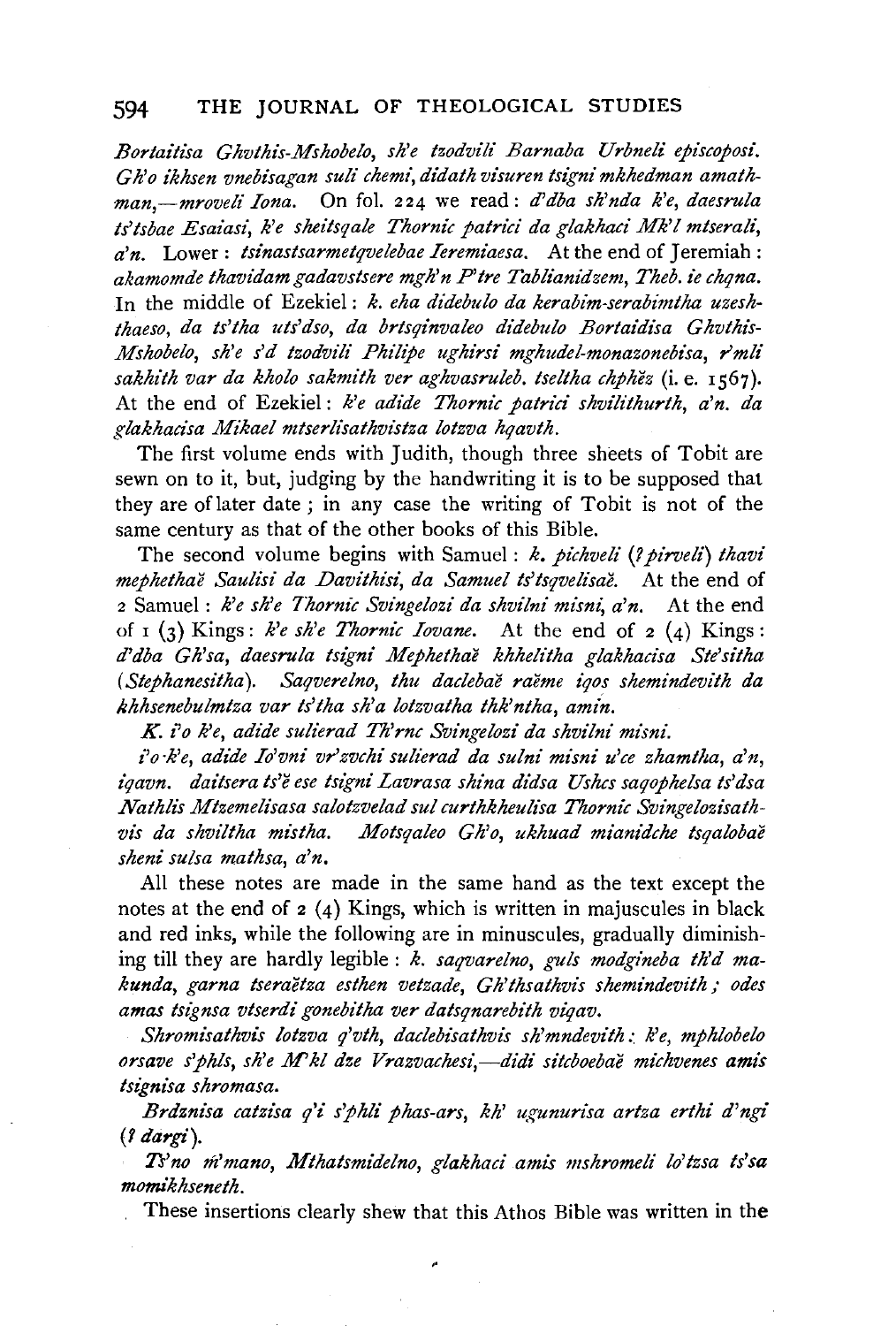tenth century before the building of the great ' Iberian Monastery .(A.D. 985) on the site of the ancient Clementine Monastery, in the Lavra of St John the Baptist, still called Ushk by the Greeks; consequently it was written during the lifetime of Thomici, and in all probability at his request. The whole of the first volume was written by Michael, the four books of Kings (I, 2 Samuel and I, 2 Kings) by Stephen, and the rest by George, son of Gelasi ; thus at the end of Proverbs: *daesrula igavthaě khelitha glakhacisa G'i Gelasis dzisačtha*. *K'e adide*  $\Gamma$ *e I'e I'ne shvilithurth da chemthvistza l'tzva qavth.* 

At the end of Ecclesiastes we read: *u'o, moikhsene G'i: kebae kebathae thkovimovilz" (thkmuli) Solomonisi: ambor miqav me* ... *pirisa*   $m$ *isisaĕtha*.<sup>1</sup>

In the Song of Songs there are twenty-nine headings, written in vermilion minuscules, agreeing with the Dadian's copy; then everywhere *mardjvene misi th'vsa chemsa kveshe* and not *zeda*, as in the Dadian copy ; also in the Athos MS we read *qeli* and not *kheli* as in the Dadian copy.

In ch. vii I *rae ikhiloth udulamethis thana* (not *udughamelisthana* as in the Dadian copy), *r'li movals, v'a gundi banacthae*.

At the end of the Song of Songs: *didebae sh'nda Gh'o, daesrula kebae kebathae. K e sh'tsqe glakhaci G'i, a'n.* 

Lower down, in red: *Sibrdzne Solomonisi panaretosi. K'e sh'tsqle I'e Th'rnz"c.* 

At the end of the Book of Wisdom: *D'dba Gh'sa daesrula sibrdzne*  Solomonisi. Thavi-d. K'e adide mamae Pe Thornic modzghovirith, dzmith, shvilithurth, a'n. U'o moikhsene glakhaci G'i Gelasis dze; r'i dameclos *shem'dvith.* 

In the middle of the book of Jesus son of Sirach we read : *akamde G'i-si, akaĕthgan Mikaelisi tsaghmarth [natseria].* And, indeed, from this point there is a change not only in the handwriting but in the colour of the ink; Michael writes a square, neat, legible hand, while George and Stephen have in addition the beauties of the Athos calligraphy, i.e. somewhat prolonged, thin letters.

The second volume ends with the twelve mmor prophets : *Tsigni athormettha ts'tsmtqveltha.* 

|  | a. thavi Hosesi | $\bar{a}$ : $m$ : $\bar{q}$ :  |                                 | z. Naumisi     |
|--|-----------------|--------------------------------|---------------------------------|----------------|
|  | b. " Iovelisi   |                                | $\bar{o}$ : $o$ : $\bar{g}$ h : | ĕ. Ambacumisi  |
|  | g. "Amosisi     | $\bar{0}$ : i: $\bar{m}$ :     |                                 | th. Sophoniasi |
|  | d. "Abdiaĕsi    |                                | $\bar{q}$ : vi: $\bar{z}$       | i. Angeaesi    |
|  | e., Ionaesi     | $\bar{n}$ : $\bar{s}\bar{c}$ : |                                 | ia. Zakariaěsi |
|  | v. "Mikeaĕsi    | $\bar{e}$ : $e$                | dch                             | ib. Malakiaesi |
|  |                 |                                |                                 |                |

<sup>1</sup> The text of the Song of Solomon from the Athos Bible is printed by Prof. Tsagareli, op. cit. pp. 17-56 (end of pt. 1).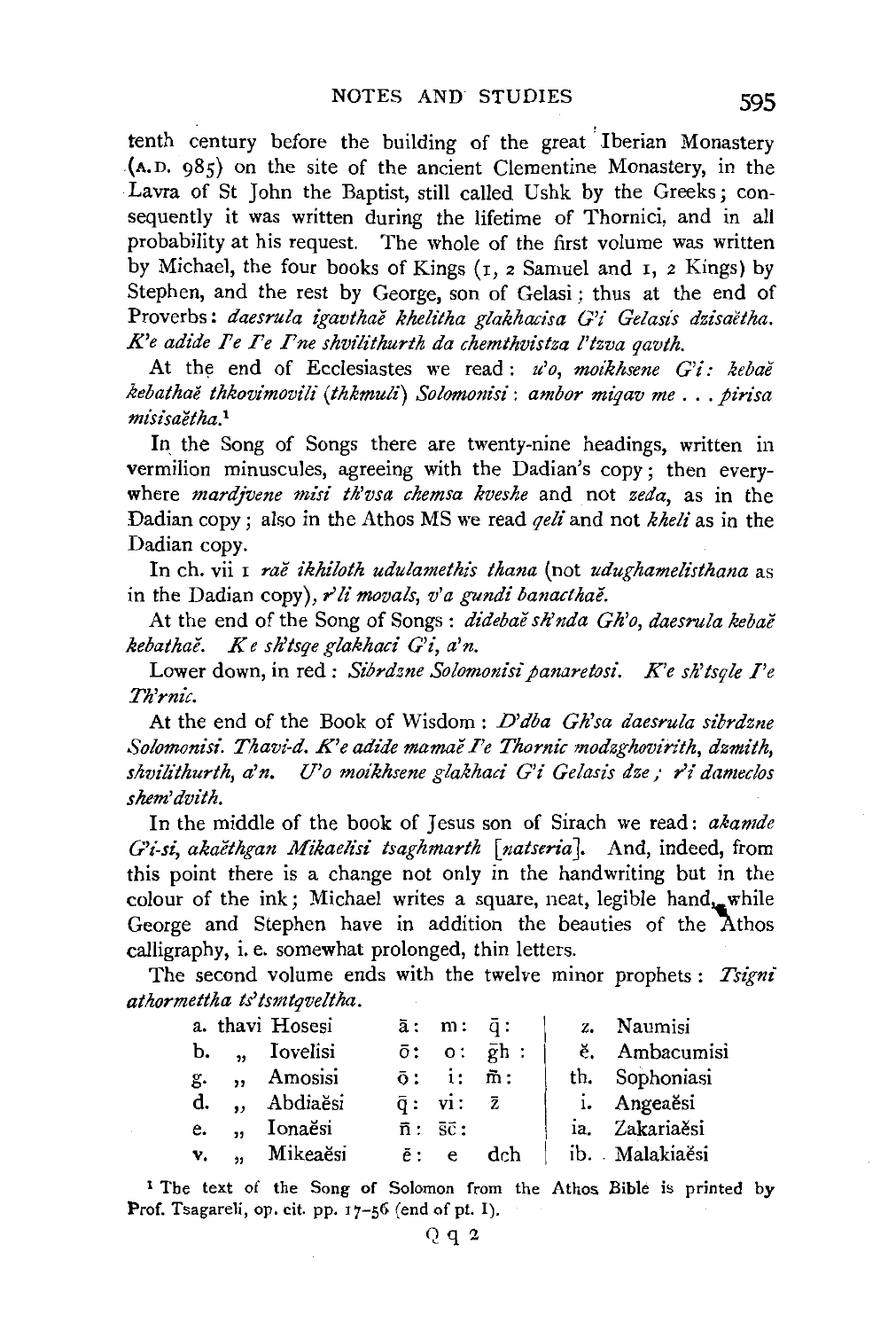#### **sg6 THE** JOURNAL OF THEOLOGICAL STUDIES

At the end of Vol. II: *d'ba sh'nda K'e, nathelo samaradisoo, s'ltha*  ch'ntha ganmanathlebelo, g'nsrulda tsigni athormettha ts'ts-metqvelthae. K'e adide Thornic patrici da shvilni misni a'n, a'n, a'n. Akamde Mikaelisi,-r'lsa tzthomil vigo Gh'thsathvis shemindevith da l'tzuasa momikh*senieth.* This is in the same hand as the text of the twelve prophets.

At the very end on two pages is a concluding discourse which begins with dogmatic theology, and then goes on: *da v'a zghvaě sheicrebs dzlierebasa mdinarethasa da ara gardaetzemis* ... just as in the Dadian copy : *romlz"sathvistza me Iovane Thornic qophilman dze sulcurthkheulisa Chordvanelisaman movige ts'e ese tsignz· mephethae salotzvelad thavi'sa chemz'sa da dzmatha chemtha da shviltha chemthathvz's da mosakhseneblad*  sulisa q'ltha mitzvalebultha chemthasa. Ats ts'o ghvthisano, vintza imsa*khurebdeth* ... *daz'tsera ts'c ese tsigni khhelz'tha samtha mlseraltha: Mikaelisitha, Giorgisitha da Stephanesitha: ch'nthstza lotzua haavth.* ts'no gh'thsano, a'n. odes ese tsigni daitsera koroniconi iqo r zh ê'. sheimosa<br>khhelitha glakhacisa Stephanesitha. lotzvasa momikhsenieth ts'no khhelitha glakhacisa Stephanesitha. *gh'thsano Mtha-ts'dlno, guls-modgz'nebae ph'rd makunda, gana tserae da nzosae esthen vetzade.* 

All this final passage is written in one hand, though it is in the names of Thornici (the owner) and the scribes; the hand is minuscule, ancient, of the Athos type of the tenth century, somewhat small, but very like the hand of the books of Kings written by the scribe Stephen, who in this concluding paragraph mentions himself. The books of Kings (i.e. Samuel and Kings) have a separate pagination, sheets from *a* to *ce* (1- 28), while the succeeding part included in the same volume has also separate pagination  $(1-26)$ , and six pages  $(a-cv)$ ; consequently they were at first separate from the rest of the Bible, and were afterwards bound up with it. The end of the second volume is undoubtedly by the hand of Stephen, the writer of the books of Kings, for one of the postils made by him at the end of the  $4$  (2) book of Kings, and reproduced above, is absolutely identical in calligraphy with the supplementary passage at the end of Vol. II.

Thus the Athos Bible was written (but not translated) in 978 ( $r$  *zh*  $\hat{e}$ ) at the instance of Thornici by the three scribes : Michael, Stephen, and George. Volume I was written by Michael, the four books of Kings by Stephen, the other books of Volume II by George, and finally some books of the minor prophets again by Michael. The best hands are those of Stephen and George. At the end of Kings Stephen has made postils in seven different styles of calligraphy, beginning with large uncials and going down to a small, barely legible hand, but equally clear and beautiful. There are rubricated headings, but without ornamental initials, insertions, or miniatures; there are, however, fine large letters for chapter-headings. Where, in Vol. I, Numbers, Joshua,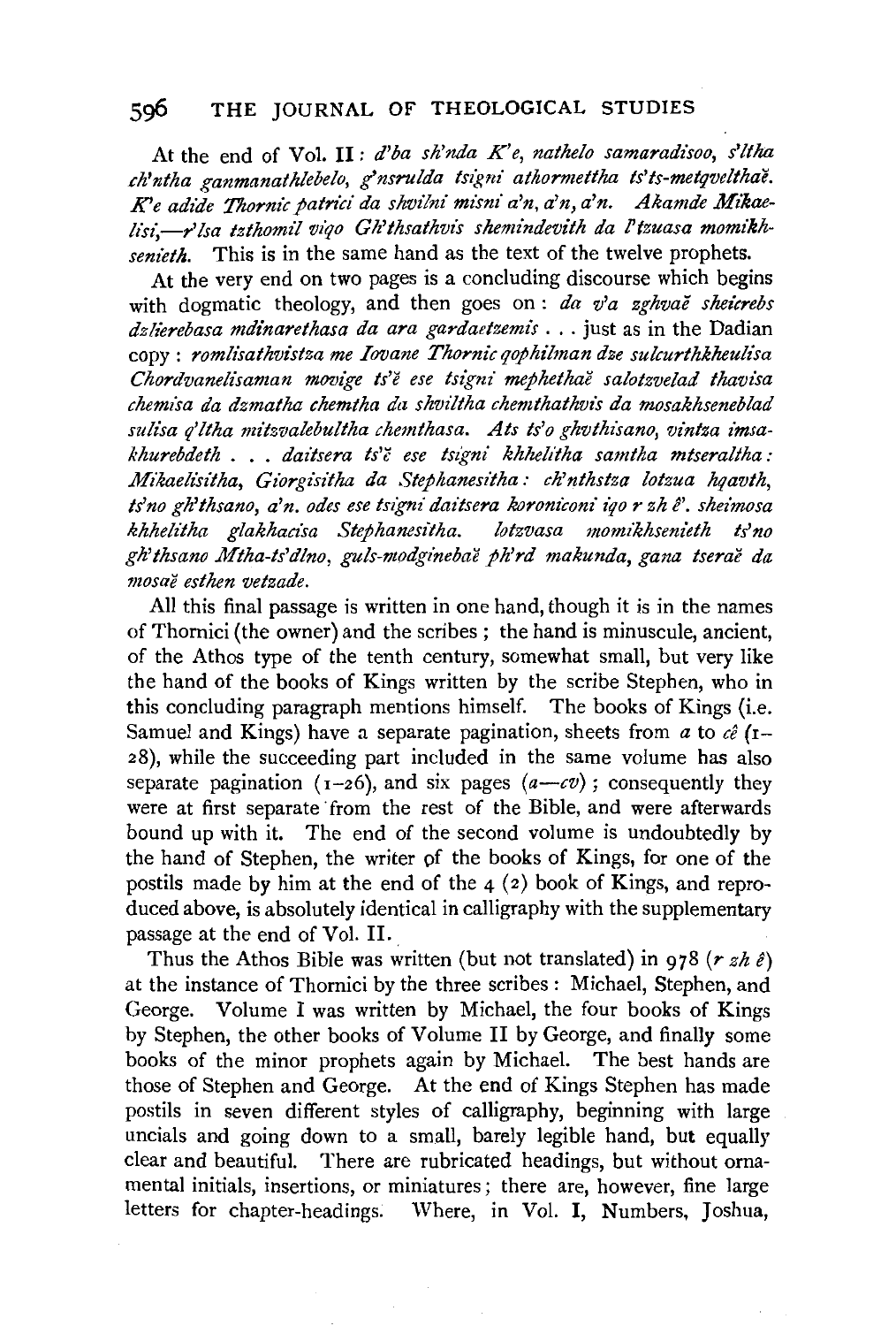Deuteronomy, &c. are missing we have the number 22 *(cb),* and seven sheets later  $50(n)$ ; consequently these books were formerly included, and thus the Bible was complete to begin with. As has •been said already, it was written in the Clementine Lavra at the Church of S. John the Baptist before the building of the great Iberian Monastery, i.e. before A.D. g82-985. It is one of the finest and best preserved monuments of Georgian literature. Like the Jerusalem Bible, it shews very few traces of use. In dimensions it reminds us of the Jerusalem MS of the Prophets ; but the latter was written hastily and not so beautifully as the Athos MS, and in all probability was taken from another MS and not from the Athos MS, for it exhibits important variants pointed out by me in the Catalogue of the Georgian MSS at Jerusalem; besides, the order of arrangement of the books of the Bible is different in the two MSS; e. g. in the Jerusalem MS the twelve minor prophets, beginning with Hosea, come first, then the four major prophets (Isaiah, Jeremiah and Baruch, Ezekiel, Daniel), while the Athos MS gives first the major and then the minor prophets.

2. PSALTER.  $14\frac{7}{8}$  x  $11\frac{3}{8}$ . 103 ff. Parchment. Lacks beginning and end. Divided into verses. Written in large eccl. minuscules. x-xi c.

3· PsALTER. In 4to on paper, eccl. minuscule. xv-xvii c.

4. GOSPEL. 20 $\frac{1}{6}$  x 14". 315 ff. Parchment. Eccl. minuscule; small, not beautiful hand but legible. At the beginning on six sheets, under arches adorned in the Georgian fashion, there is a list of daily lessons. At the end, in the same hand as the text, is a note that this Gospel was translated (from the Greek) by George (Mthatsmindeli), and it would seem that he himself wrote this MS, which is consequently of the xi c.  $Giore$ *isthvis, romel vthargmne, lotzûa hqavth.* 

5. GOSPEL.  $20\frac{1}{5}$   $\times$   $14\frac{7}{5}$ . 169 ff. Parchment. Legible minuscule. Leather binding. Written in 1043 at Athos by John Khakhuleli at the Iberian Monastery, while his brother Stephen Khakhuleli was prior. Bound and partly written by Michael and George. Thus we have the three names of the scribes of the Athos Bible, but the difference of dates (978-1043) makes it almost impossible that they should be the same persons. The note at the end is in the same hand as the text : *Ioane Khakhuleli .* .. *kh' daitsera ts'ae ese sakharebae mthasa ts'saAthonas,*  sagophelsa tsm. Gh's-mshoblisasa, monastersa Karthûêlthasa mamobasa *dzmisa chemisa Stephane Khakhulelisasa, mephobasa Constantinessa, rsa etsode meored Monomakhoe,· kh' daitsera tsm. ese tsigni da sheimosa khhelitha*  dzmatha suliertha M'kl da Grg'satha. K'cni iqo seg (i.e. A.D. 1043).

6. GOSPEL.  $9\frac{5}{8}$  x  $7\frac{7}{8}$ . 71 ff. Parchment. Defective. Contains only Matthew and Luke. No name of scribe or date. Written in two columns in a beautiful minuscule.  $xi - x$ ii c.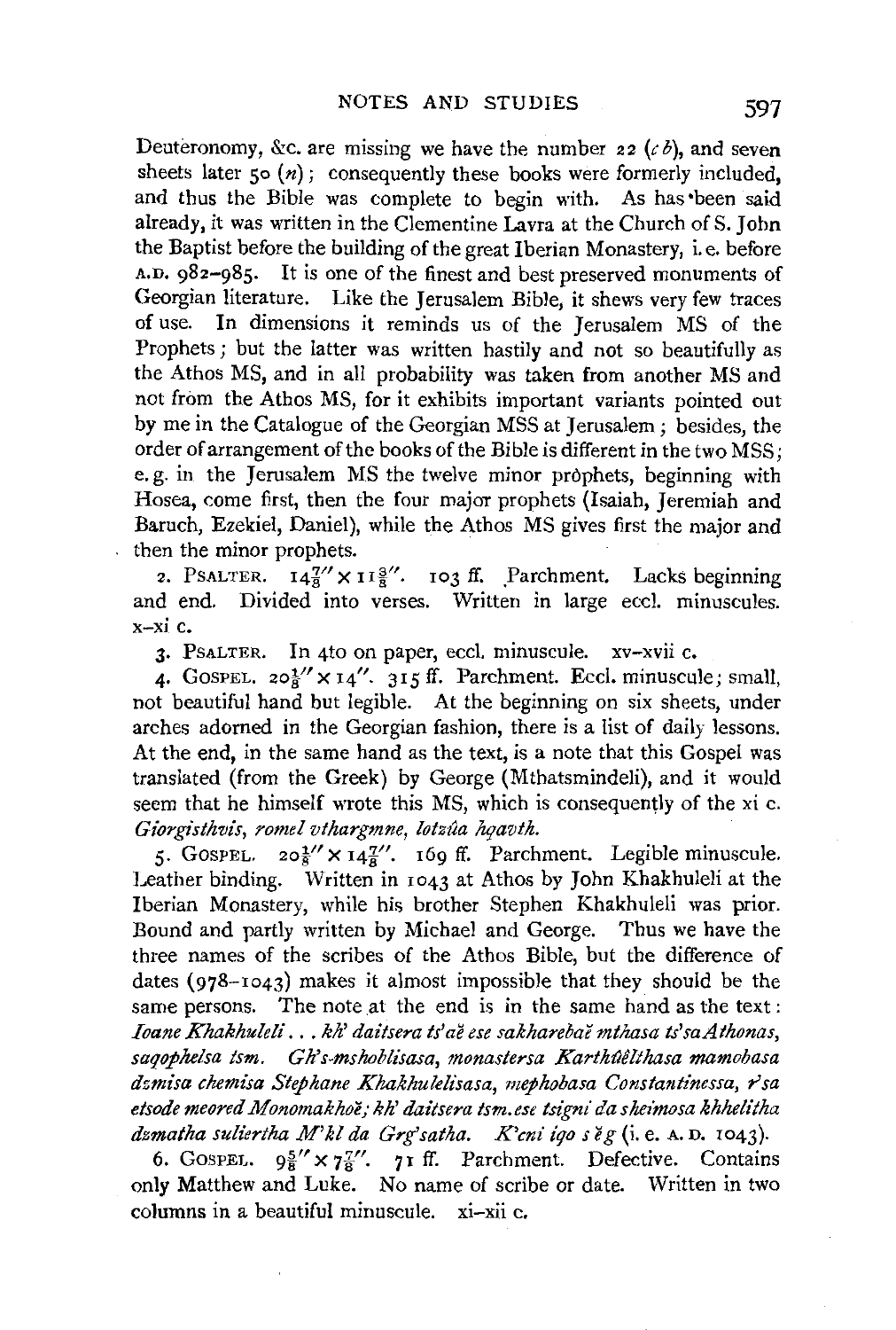7. GOSPEL.  $7\frac{7}{8}$   $\times$  6 $\frac{9}{19}$ . 156 ff. Parchment. Contains Mark and Luke, Matthew incomplete, and none of John. Beautiful minuscule. xi-xii c.

8. GospEL.  $95'' \times 7\frac{7}{8}$ . 94 ff. Parchment. Beginning and end wanting. Contains a picture of S. John. Legible minuscule. xi-xii c.

0. Select passages from GOSPEL AND APOSTLES for annual festivals.  $95'' \times 7''$ . 215 ff. Parchment. Legible minuscule. xi-xii c. A sheet on paper xiv-xv c. Sewed on to the parchment.

10. GOSPEL.  $15\frac{5}{16}$   $\times$   $9\frac{5}{8}$   $\cdot$  235 ff. Paper. Fine minuscule. xivxvi c. Written by one Joseph. Much damaged by worms. Contains list of daily lessons and division into chapters and verses. Defective at end.

11. APOSTLES.  $8\frac{5}{16}$   $\times$   $7\frac{7}{16}$   $\cdot$  255 ff. Parchment. Precise minuscule hand of x-xi c. Begins with S. Paul's Epistles. In two columns. Written on Olympus in the Monastery of Cosmas and Damian, in the patriarchate of Polyeuctus and the reign of the emperor Nicephorus, acquired by the monk Michael : *Me Mikael glakhacman, sakhelad*  khutzesman, unarcheulesman mghûdelthaman movige tsm. ese Pavle ganz*rakhvilha modsghun"sa chemisa Giorgz"silha da shelsevnilha Iovane Cakhisaetha. daitsera Ism. Mthasa Olinpoesasa, saqophelsa Ism. Cozman da Damianethasa, patn'arkobasa Costanlinopoles Poliovctoesa, mephobasa*  Niciphoresa. Me M'kl mghûdelman, zecepe berman, Kuabisa shvilman, *berthas aghzrdilman, ese tsm. Pavle movige.* 

12. APOSTLES.  $16\frac{5}{8}$   $\times$   $13\frac{1}{8}$ .  $182$  ff. Parchment. Small, unattractive minuscule, probably autograph of S. George Mthatsmindeli (i.e. of the Holy Mount; he died in Io66), who, according to the MS 'looked through and translated it' *(r'n ganikhila da slhargmna).* At the end the scribe asks the reader to pray for George the Translator : lotz*ûa hqavth Giorgis thvis mthargmnelisa*. Thus the Gospel No. 4 and this MS may be considered as proofs that the writer of them, S. George of the Holy Mount, collated the Georgian translations of the Gospel and Apostles with the Greek originals, and edited new translations of these and other books. · This MS was acquired by 'the sinful Nicholas' . . . *movige tz'n Nicola*.

13. APOSTLES.  $15\frac{5}{16}$   $\times$   $9\frac{5}{8}$   $\ldots$  201 ff. Paper. Fine minuscule hand. xiv-xvi c. Defective at beginning and end.

14. HOROLOGIUM.  $7\frac{7}{16}$   $\times$   $4\frac{3}{8}$  <sup>o</sup> 60 ff. Parchment. Small, legible minuscule. x-xi c.

15. HOROLOGIUM.  $8\frac{3}{4}$   $\times$   $6\frac{1}{8}$ . 184 ff. Parchment. Sheets missing at beginning and end. Fine minuscule. xi-xii c.

16. HOROLOGIUM and fragments of GOSPEL and Apostles.  $6\frac{9}{16}$  x  $4\frac{2}{3}$ . 147 ff. Paper. Minuscule. xiv-xvi c.

17. PARACLETICON.  $13\frac{1}{8}$  x  $10\frac{1}{2}$ . 309 ff. Parchment. Writing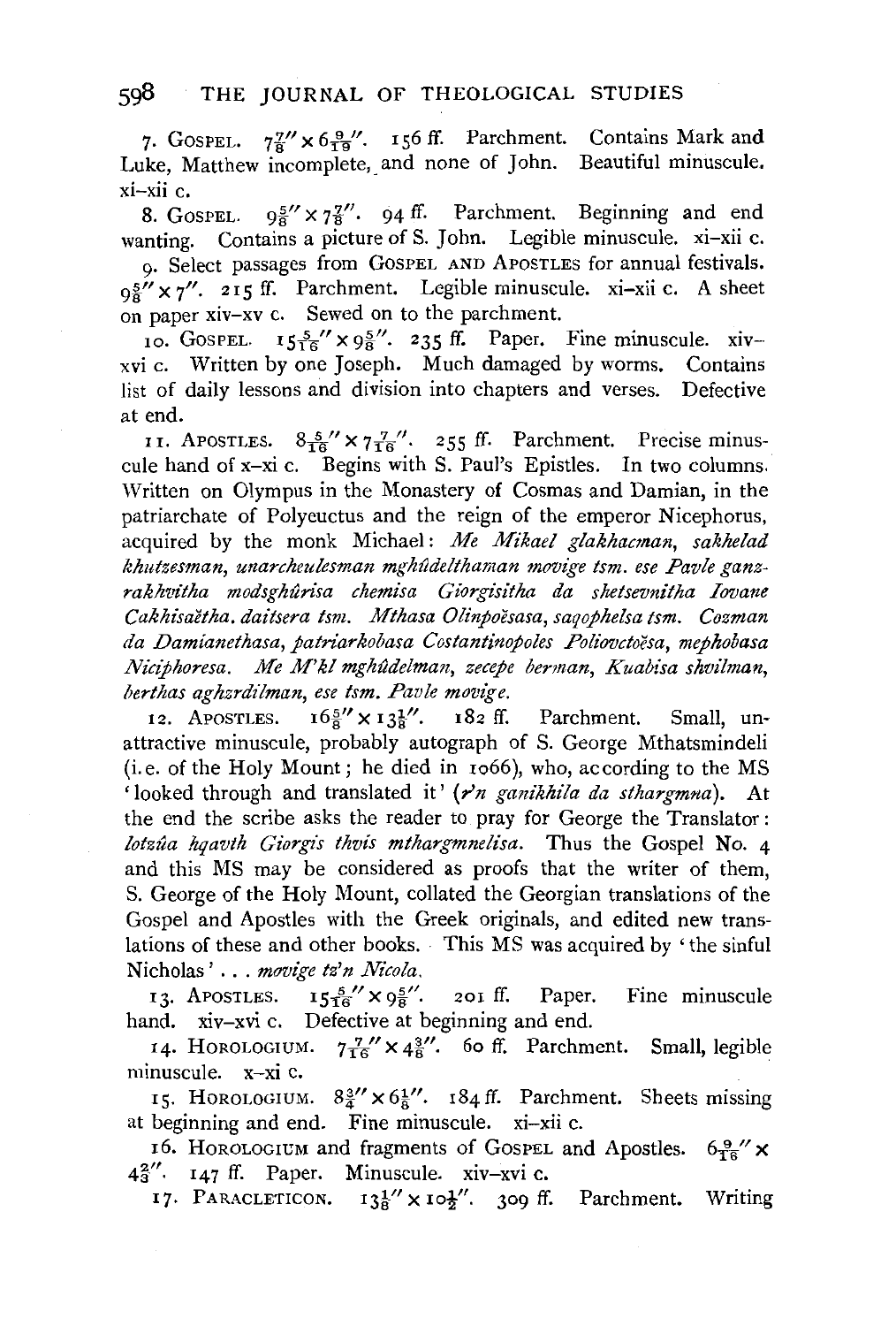resembles the Sinai papyrus Psalter, small, legible, in one column without ornaments. x-xi c.

18. PARACLETICON abridged.  $9\frac{5}{8}$   $\times$   $6\frac{9}{16}$ . 169 ff. Parchment much blackened and decipherment difficult. Minuscule. xi-xii c. Notes by Archbishop Timote 1756, and Bishop Elise 1640. *e'psi Elise, Sagina*shvili gophili, r'i moitsia mthasa Athons tcê Rcs. After this follows the *Life of Varlaam the Merciful,* native of the Black Mountain in Antioch. He went to the Caucasus, led a pious life, and died in the Caucasian Mountains; but the date and place are not given. The Life is translated from the Greek by one David : *Tzkhovreba da mokalakoba netar. m. chuenisa Abarlaam motsqalisa, r'i iqo mthasa Cavcassa.* 

19. PARACLETICON.  $9\frac{5}{6}$  X 7". 502 ff. Parchment. Precise minuscule. xi-xii c. Note: *Dautserinebia ese rva-khhmani Sakarthvelodan mosruls Athonas Grigol Drelidzeman* (? *Grdzelidzes), sheutsiria Portaitis ecclesiisthvt's, rodesatz decanozath qophz'la Protshi.* 

20. TRIODION.  $7\frac{7}{8}$   $\times$  6 $\frac{9}{16}$ . Parchment. Lacks last leaves. Fine minuscule. xi-xii c. Written and presented to the Iberian Monastery at Athos. Copy' from the new translation ofS. George' (Mthatsmindeli t1o66): *Tsm. ese zadici, akhlad thargmnili Ism. m. Giorgi's mier, me berman Clim davatserine* ... *qovlithurth sruli da unaclulo, da shevstsiren ecclesiasa Ism. G'th-Mshoblisasa mthasa tsmidasa, etrati m. Ioanesi iqo Bekaes dzisa* ... *sheimosa khhelitha net. ben'sa Thevdoresitha.* 

21. TRIODION.  $9\frac{5}{8}$   $\times$   $7\frac{7}{8}$ . 119 ff. Parchment. Lacks beginning and end. Fine minuscule. xi-xii c.

22. TRIODION.  $9^{5'}_8 \times 7^{7'}_8$ . 295 ff. Parchment. Large minuscule. xi-xii c. Copied at Athos by the monk Gregory from S. George Mthatsmindeli's translation : *Tsigni ese zaticni tsm. m. G'i Mtha Tsmindelisa Thargmnilisagan daitsernes* •.. *vitha dedansa sh'a mipovnia* ... *amz'sthvis ph'd tz'i beri Grigol vithkhov* ..• *daitsernes* ... *ese zaticni Mthasa Tsm., Karthûêltha monastersa, tsinamdzghurobasa m. Nicolozisa brdzanebitha mz'sitha didisa ecclesiisathvis.* 

In another place an xviii c. note asks the prayers of the reader for the Catholicos Domenti.

23. TRIODION.  $10^{-1}$   $\times$   $8\frac{5}{16}$ . 165 ff. Paper. Minuscule. xivxvl c. Written at the Iberian Monastery at Athos by Simeon Opizari.

24. TRIODION.  $I1\frac{13}{16}$ "  $\times$   $8\frac{5}{16}$ ". 231 ff. Parchment. Clear minuscule. xi-xii c. Written by ' Black' Simon : *Shav-Svimon.* 

25. TRIODION (fasting).  $\mathbb{1} \frac{13''}{16} \times 9\frac{5''}{8}$ . 337 ff. Paper. Much damaged by worms. Handsome minuscule. xiv-xvi c.

26. TRIODION (fasting).  $9\frac{5}{8}$   $\times$  6 $\frac{1}{8}$ . 96 ff. Parchment. Defective. Minuscule. xi-xii c.

27. TRIODION (fasting).  $\text{IO}_{2}^{1} \times 8_{2}^{3}$ ". 200 ff. Paper. Minuscule. xiv-xvi c. Much worm-eaten.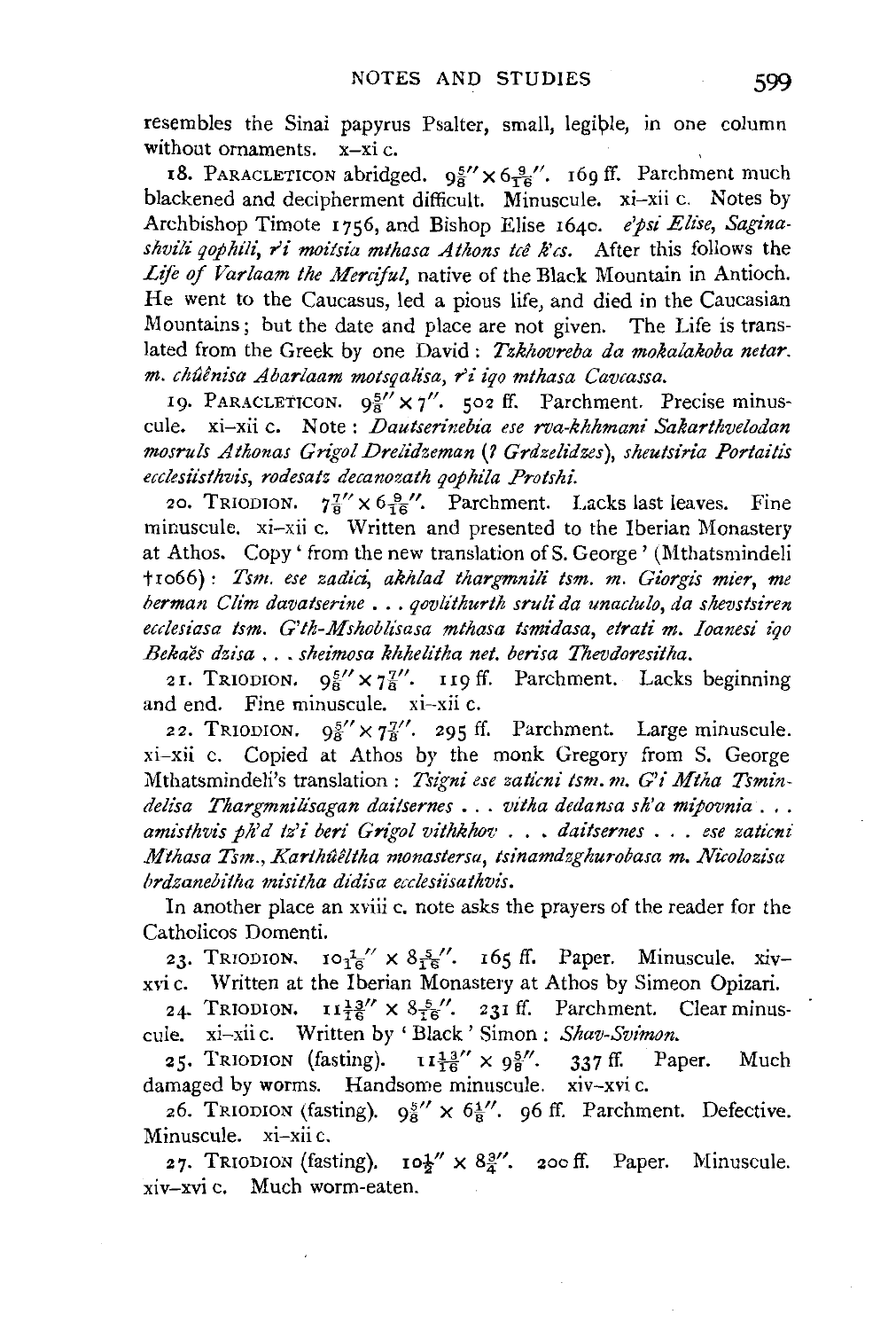## 600 THE JOURNAL OF THEOLOGICAL STUDIES

28. SYNAXARY. Complete.  $I \circ \frac{1}{16}$   $\times$   $7\frac{7}{8}$ . 415 ff. Parchment. Written in 1062 at Athos by a certain Evstrati from the translation of S. George of the Holy Mount. Begins from September 1 and ends with August. Handsome minuscule. At end : *Gansrulda Svinak*sari ese akhlad thargmnilisagan tsm. m. chûênisa Giorgisa khhelitha chem glakhacisa.... Evstrati decanozisaetha, brdzanebitha G'i Olthi*sarisatha, romelman damatserina mamasakhli'sobasa missa* ... *daitsera tsm. ese tsigni mthasa Ism. Athonas saqophelsa Gh's-Mshoblisasa da shesavedrebelsa da navth saqudelsa ch'n qoveltha Karthtlelthasa, mephobasa Deogenisasa da aghmosavleths Bagratissa* (tro72 A. D.) *da dzisa mathi'sa Giorgisa, mmsakhlisobasa m. G'i Olthisarisasa, khhelitha chem gkh'csa Evstrati khutzesmonaz'etha. K'cni iqo .* .. *indiction£ th. dasabamz"dgatt tselni khph o* (A.D. ro62).

29. METAPHRAST.  $I_0^1$  ×  $7^7$ . 160 ff. Parchment. Small minuscule. xi c. This was translated from the Greek and written by Theophile, pupil of S. George Mthatsmindeli, at Constantinople, in the Monastery of the Virgin of Trianphlius, in ro8r, during the reign and by the command of the Georgian king George II ( $1072-1089$ ), in the time of the Emperor Niciphorus Botaniates and Alexis Comnenus at the time when 'queen (? princess) Mariam, daughter of King Bagrat IV of Georgia (ro27-I072), came from the East (from Georgia) to Constantinople'. The Metaphrast is for the whole month of September. At the end: *ithargmna ucue tsigni ese metaphrasti kalaksa sh'a*  samephosa Constantinepolsa monastersa sh'a q'd-shûêniersa Trianphlius *dedisa Gh'thsasa, ughirsisa m'r Theophileesa, khutzes-monazoni'sa, mathve khhelitha mier gainuskha, dsb' dgan tseltha ekvsi at has khuthas othkhmotz da*  . *metzkhresa* / *indict. othkhsa berdzulad, mephobasa aghmosavleths Giorgi cesarosisa, Bagrati's dzi'sa, romlisa brdzanebitha vitsqe thargmnad tsigntha*   $ellinurisagan$  karthulad, kholo saberdzneths dedophlobasa Martha, misive *Giorgis disasa da mephobasa Niciphore Botonitisa da Aleksi Comninisatha,-mas zhamsa odes Bagratis asuli Mariam dedophali aghmosavlethith Consta'poles shemovida.* 

30. MENAEUM for February.  $8\frac{5}{16}$   $\times$   $6\frac{9}{16}$ ". 216 ff. Parchment. Fine Athos minuscule hand. Written at Athos in the Iberian monastery of B. V. M., from a translation of S. George Mthatsmindeli, by the hand of the monk Nicola whilst Nicola was protosingelos and ruler of the Lavra. xi c.

31. MENAEUM for January and February.  $7\frac{7}{8}$   $\times$   $6\frac{1}{8}$ ". 339 ff. Parchment. Small minuscule. xi-xii c. Defective at beginning and end.

32. MENAEUM for November.  $7\frac{7}{8}$   $\times$  6 $\frac{1}{8}$  $\cdot$  200 ff. Parchment. Small minuscule. Written by the hand of S. George Mthatsmindeli, who translated it from the Greek. At end: *lotzûa hqavth* ... *glak*-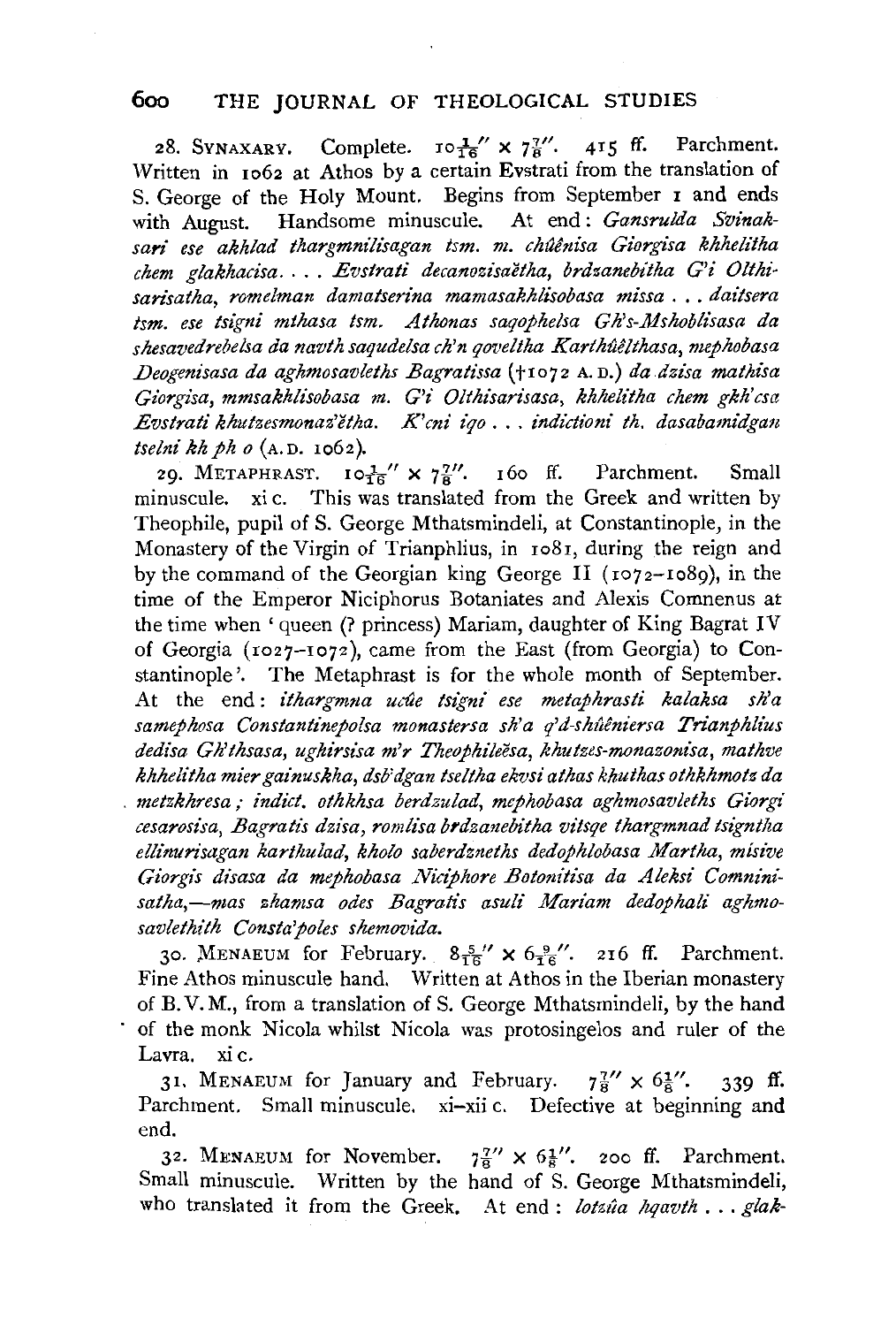*hacisa Giorgis thvis, romelman ese berdzulisagan* ' *vthargmne.* The MS is therefore prior to 1066.

33. Brief MENAEUM.  $7\frac{7}{8}$   $\times$   $6\frac{1}{8}$ . 133 ff. Parchment. Minuscule. xi-xii c. Sheets lacking at end.

34. MENAEUM for September and December.  $7\frac{7}{6}$   $\times$  6 $\frac{9}{16}$ . 150 ff. Parchment. Defective. Fine minuscule. xi-xii c.

35. MENAEUM for September-August.  $9\frac{5}{8}$   $\times$   $7\frac{7}{8}$ . 194 ff. Small minuscule. x c. End lacking.

36. MENAEUM. Defective.  $8\frac{5}{16}$ "  $\times$   $6\frac{9}{16}$ ". 42 ff. Parchment. Clear minuscule. Lacks end and beginning.

37. Brief MENAEUM.  $7\frac{7}{8}$   $\times$  6<sup>1</sup>/<sub>2</sub>. 200 ff. Parchment. Small minuscule. x-xi c. Lacks beginning and end.

38. Brief MENAEUM.  $8\frac{5}{16}$   $\times$   $6\frac{9}{16}$ . 260 ff. Parchment. Small minuscule. x-xi c. Lacks beginning.

39. MENAEUM from end of October to end of August.  $8\frac{3}{4}$   $\times$   $6\frac{1}{8}$ . 332 ff. Parchment. Small minuscule. xi c. Resembles hand of S. George Mthatsmindeli and perhaps written by him.

40. MENAEUM.  $8\frac{5}{16}$   $\times$   $6\frac{1}{6}$ . 204 ff. Paper. Defective. Minuscule. xix-xvi c.

41. MENAEUM for November.  $13\frac{9}{16}$   $\times$  8 $\frac{3}{4}$ . 283 ff. Paper. Minuscule. xiv-xvi c.

42. Brief MENAEUM for November.  $I \circ \frac{1}{2}$   $\times$   $6\frac{9}{16}$ . 177 ff. Paper. Minuscule. xiv-xvi c.

43. MENAEUM for December and January.  $9\frac{5}{8}$   $\times$  7''. 300 ff. Paper. Minuscule. xiv-xvi c.

44. MENAEUM for October.  $9\frac{5}{8}$   $\times$   $7\frac{7}{8}$ . 250 ff. Paper. Minuscule. xiv-xvi c.

45. PRAYER BOOK.  $5\frac{1}{4}$   $\times$   $4\frac{3}{8}$   $\cdot$  162 ff. Parchment. Fine minuscule. xi-xii c. Coloured initial at beginning.

46. PRAYER BOOK in 4to. Paper. 138 ff. MS. xvi-xviii c.

47· HYMNS IN HONOUR OF B. V.M. *(dzz'li's-pirnz' da Gh's-Mshobelz's*   $sagalobelni$ .  $5\frac{11}{16}$   $\times$   $4\frac{13}{6}$ . 165 ff. Parchment. Defective. xi c. Fine Athos minuscule in two columns. Written by one Ioanne.

48. HYMNS IN HONOUR OF B.V.M.  $6\frac{9}{16}$   $\times$   $4\frac{13}{16}$ . 167 ff. Paper. Minuscule resembling the papyrus Psalter. xiv-xvi c.

49· LIFE AND 26 WoRKS (sermons, commentaries, &c.) OF S. BASIL THE GREAT.  $9\frac{5}{8}$   $\times$   $7\frac{7}{8}$ . 200 ff. Parchment. Handsome minuscule. Perfectly fresh and complete, in strong leather binding. Copy by Saba of translation by S. Euthymius from the Greek MS written in 981 A.D. in the Georgian Monastery of S. John the Divine at Athos. At end: *K'e adide sulitha m. da shvili mathi sulieri Ephthvime, amisi thargmani (mthargmnelz) Iovane da metza sh'e glakhaci Saba, ami'si utzbath mtserali*  ... me Iovanne ghirs-viken mogebad tsm. amis tsignisa, r'i thargmna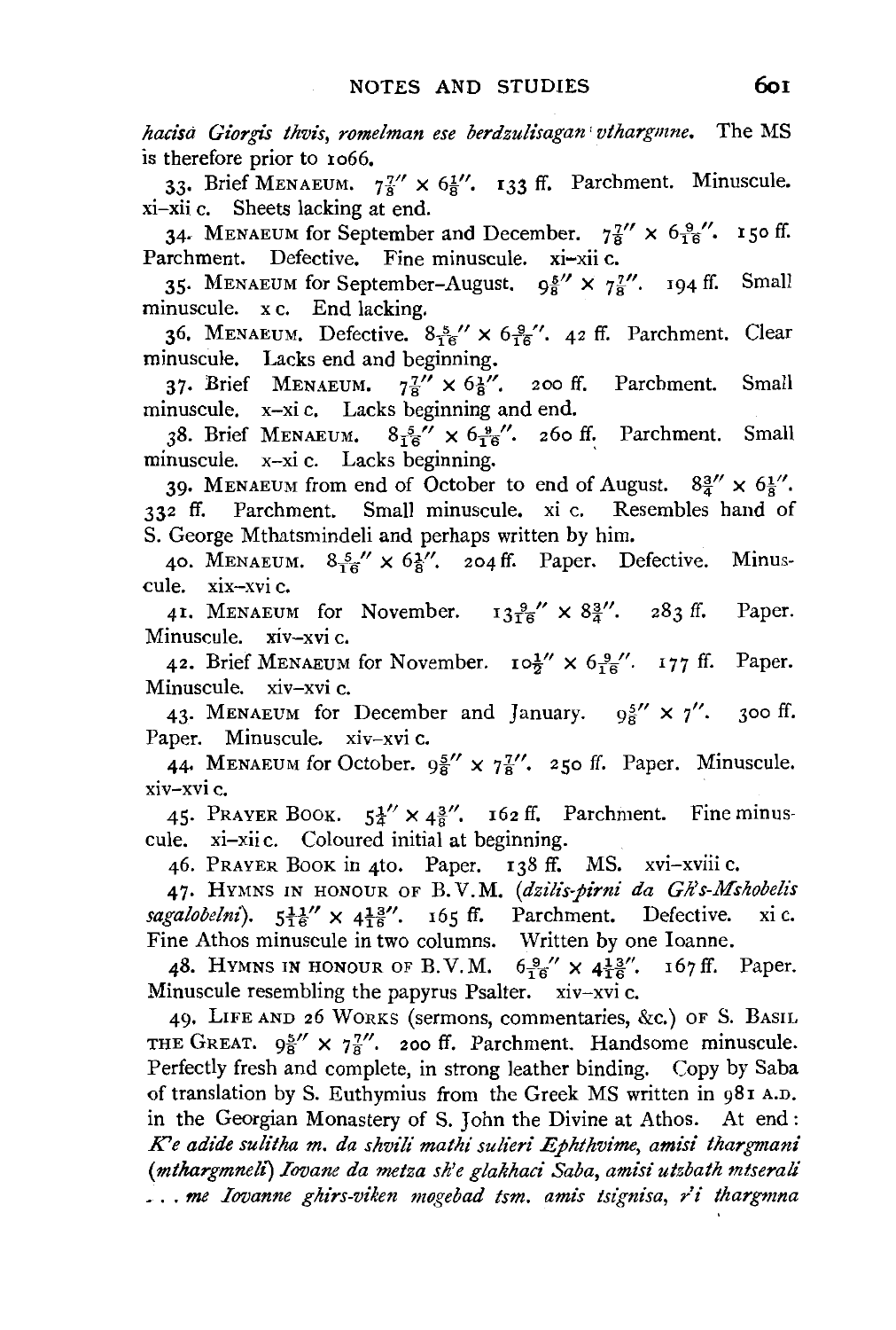*shvilman chemman Ephthvime berdzulisagan da shromae didi vachueneth a mas z' a* . . . *ats* . . . *mogvi'khseneth : me Iovane da s' lrad da khortzi'elad dzmae chemi Iovane, Thornic qophi'li', da shvili chemi Ephthvime, r'n thargmna ese, da sulierni dzmani ch1Uni: Arseni, Th'e da G'i ... daitsera mthasa tsm. Athonas saqophelsa Ism. Gh's-Mshoblisasa, monastersa tsm. Iovanne Makharebelisasa, indictionsa dasabamidgantha tseltha kh ph pe*   $(i.e. A.D. 981).$ 

50. LIVES OF SAINTS.  $13\frac{1}{8}$  X  $10\frac{1}{2}$ . 348 ff. Parchment. Legible minuscule. x-xi c. In two columns. Contains: (a) *Life of S. Bagrat,*  written by his pupil S. Evagrius (his day is July  $\alpha$ ). This saint was born in Pontus, went to Antioch as a child, lost his father and mother there soon after his arrival, then proceeded to Palestine where in a certain village he heard of the miracles of Christ. After the Crucifixion and Resurrection of the Saviour, Bagrat met the apostle Peter with whom he set out for Europe where he was slain. He does not seem to have any connexion with the Georgian Church, but since he came from Pontus he may have been a Laz; (b) *Life and Martyrdom* of the holy martyrs *Eustatius* and his wife *Theopista* and their children *Agapia* and *Theopista;* (c) *Teachings* of *the holy martyr Dimitri* written by John archbishop of Thessalonica; (d) *Narration of S. Clement,* pope of Rome, disciple of S. Peter, sent by him from Rome to Jerusalem to S. James, the brother of the Lord, at the request of the Apostle S. Peter. At end: *K'e adide sulitha m. Egnati, a'n.* 

51. LIVES OF GREEK SAINTS.  $15\frac{5}{16}$   $\times$   $10\frac{1}{2}$ . 213 ff. Parchment  $-palimpsest$ . Large minuscule. x-xi c. Written in one column. Sheets missing at beginning and end. Occasionally finely coloured initials. Part written by a certain Simeon.

52. LIFE AND TRANSLATION OF RELICS OF S. JOHN CHRYSOSTOM.  $I4\frac{7}{16}$  ×  $I0\frac{1}{2}$   $\ldots$  240 ff. Parchment. Legible minuscule in two columns. x c. Written at Athos in the Church of S. John the Baptist during the abbacy of Saba, i.e. before A.D. 98o, by Iovane *(Khhelitha Iovane chiraesitha* ).

53. LIVES OF SAINTS.  $11\frac{13}{6}$   $\times$   $7\frac{7}{6}$ . 260 ff. Parchment. Fine Athos minuscule. Dated Iooz and well preserved. Contains lives of: *S. Stephen, S. Ignatius of Antioch, S. Theodore, the Forty Holy Martyrs, SS. Cosmas and Damian, Martyrdom* of *S. George, Life* of *S. Eustatius,*  Life and Miracles of *S. Demetrius, Lives of SS. Katherine, Irene, and Marina, SS. Peter and Paul, Martyrdom of S. Mamia (Mamae).* From notes by the scribe at beginning and end it appears that the MS was written by Aquila Mtbevari in the reign of King Bagrat (III) in I002, by the king's command, in the village of Shaori. (Bagrat is described as King of the Apkhazians and Curopalate of the Georgians.)

54. LIVES OF SAINTS.  $I1\frac{13}{16}$  x  $I0\frac{1}{16}$ ,  $327$  ff. Parchment. Legible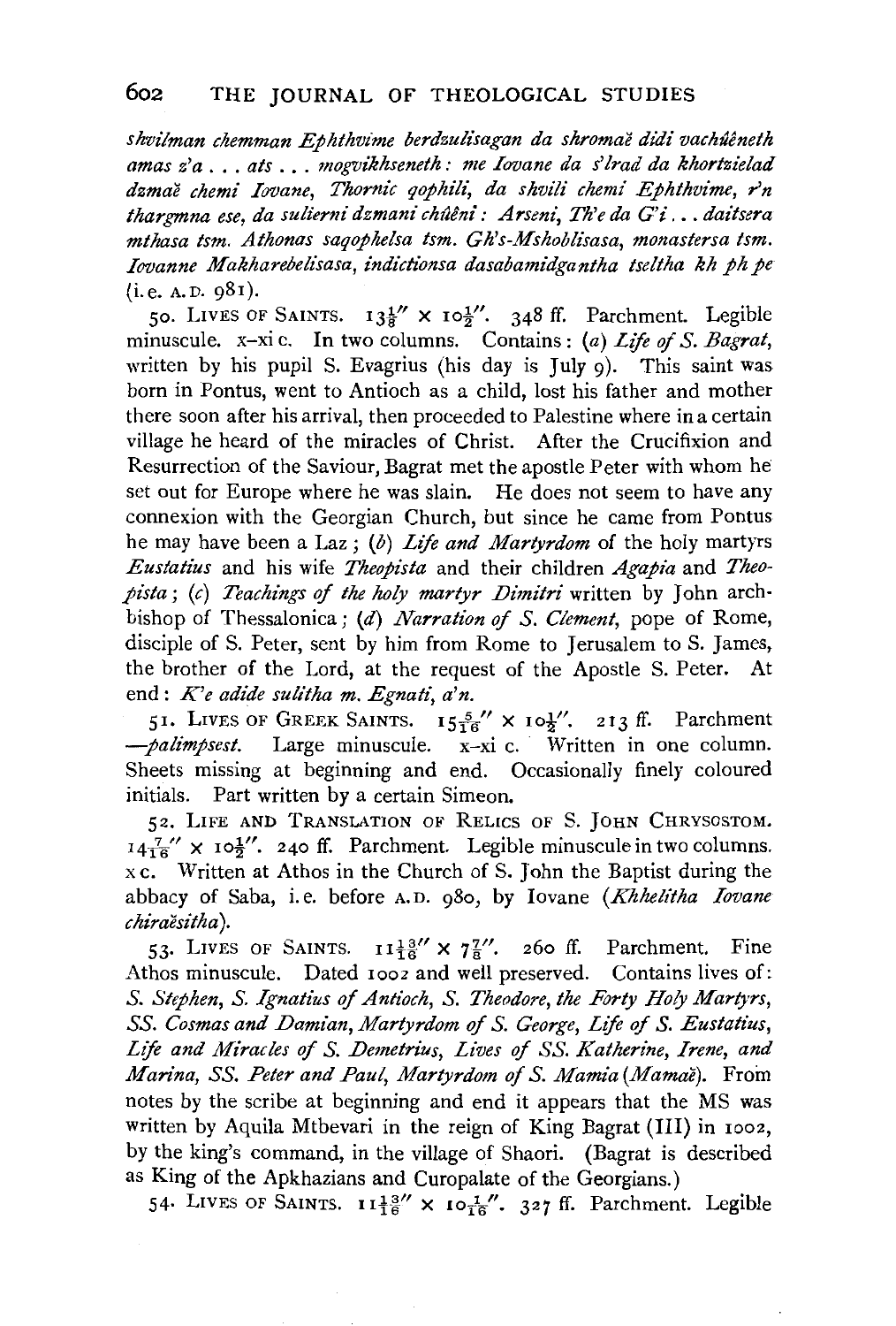minuscule. Contains: Life and Teachings of *S. Macarius* and life of *S. Bagrat.* Notes shew that the MS was written by one Isaac in A.D. 1030 at Olympus, in the Georgian cell at the Church of the B. V. M., by order of Father Gregory 'in the reign of the emperor Romanos when he undertook a campaign against the Saracens and defeated them'. The life of S. Bagrat here is somewhat fuller than in MS No. so. It is from a translation by S. Euthymius and refers to a certain sovereign *(mthavan)* named Boniphante. Notes by the scribe at ends of both lives.

55· LIFE OF SS. VARLAAM AND MARTHA, mother of S. Simeon.  $9\frac{3}{16}$ "  $\times$   $6\frac{9}{16}$ ". 160 ff. Parchment. Clear minuscule. x-xi c. Cf.<br>No. 14. No. 14.

56. Lives and teachings of the Saints.  $9\frac{3}{16}$ " x  $6\frac{9}{16}$ ". 350 ff. Parchment. Contains : Life of *S. Dorotheus* and his teachings : life of *S. Saba* (festival December 5), monk of Jerusalem, native of Cappadocia; discourse of *S. Basil* the Great on the Assumption of the B.V.M. A beautifully preserved MS of the x c. Fine minuscule. Many notes by modern pilgrims *:* Bp Elise, Ilarion, Benedict, Ioseliani, &c. The MS was acquired by a certain Saba *(momgebeli- Saba Kerdchamulz').* 

57· LIVES OF GREEK AND GEORGIAN HoLY FATHERS, to the number of 80 or 90.  $I_4'' \times I_4^2''$ . 362 ff. Parchment. Beautiful minuscule hand of x c. in two columns, in strong wood and leather binding. At the end a note by Arsen, Bp of Ninotsminda. Contains very important, little known lives of Georgian saints *: David Dvineli, Shushanik,* the *Mesucevelian* saints *(tsm'tha Mesuceveltha)*, martyrdom of the queen S. Senedukht *(tsameba tsm. Senedukht-dedophli'sa), SS. David* and *Taredchani(tsm'tha Davith da Taredchanisa),* martyrdom of *S. Abo,* martyrdom of *Antoni*  Djavakhi, martyrdom of *S. George Zoravari*, martyrdom of the archbp *S. Nerses,* martyrdom of *S. Gulandukht,* &c.

58. LIVES OF 12 GREEK SAINTS.  $14\frac{7}{8}$   $\times$   $11\frac{3}{8}$  $\cdot$ . 272 ff. Parchment. Contains *:* Lives of *S. Gregory the Divine, Gregory* pope of Rome, Procopius, Nicholas, Andrew, &c. Large minuscule in two columns. Translation made by S. Euthymius in A.D. g8o *(kc'r:* s). MS written by Arsen and John Grdzelidze in A. D. 982 *(Kristes akath sh p* b). Binding done in A.D. 1011 ( $k \, \text{c}$ s s l a).

59· LIFE OF S. SIMEON STYLITES and TEACHINGS OF SS. JOHN CHRYSOSTOM AND BASIL THE GREAT.  $9\frac{5}{8}$   $\times$   $7\frac{7}{8}$ . 217 ff. Parchment. Unattractive minuscule. x-xi c.

60. LIVES AND WORKS OF THE HOLY FATHERS.  $I_0\frac{1}{16}$   $\times$   $6\frac{9}{16}$ . 449 ff. Bombycina. Small minuscule. Translated by S. Euthymius, copied by Theophile. xiii c.

61. LIVES OF 20 HOLY FATHERS.  $II^{\frac{3}{2}}$   $\times$  6 $\frac{9}{16}$ . 251 ff. Paper. Minuscule. xiv-xvi c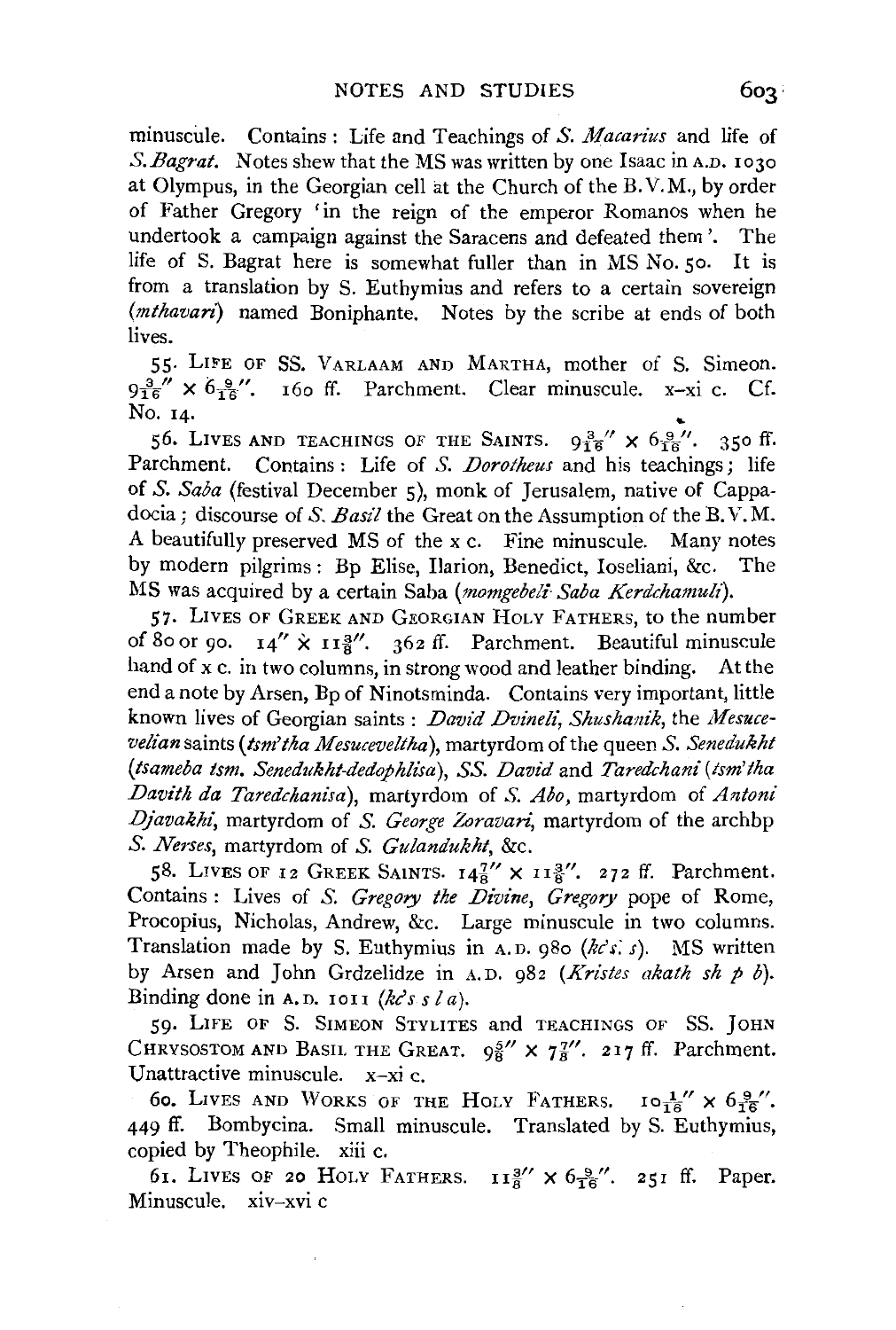### **604** THE JOURNAL OF THEOLOGICAL STUDIES

62. LIVES OF HOLY FATHERS.  $16\frac{5}{8}$  X  $14\frac{7}{16}$ '. 258 ff. Paper. Minuscule. xiv-xvi c.

63. LIVES AND LABOURS OF THE SAINTS, in 21 chapters.  $I_5\frac{3}{4}$   $\times$  $10\frac{1}{2}$ . 333 ff. Paper. Minuscule. xiv-xvi c.

64. LIFE OF S. GREGORY.  $8\frac{5}{16}$   $\times$  6 $\frac{9}{16}$ ". go ff. Bombycina. Minuscule. xiii-xiv c. Much worm-eaten.

65. CoMMENTARY oF S. JoHN CHRYsosToM oN THE GosPEL AccoRD-ING TO S. JOHN.  $15\frac{5}{16}$   $\times$   $8\frac{5}{16}$ , 316 ff. Parchment. Three sheets lacking at beginning and one at end. 5 ff. of the preface are left; then follows the commentary on the first chapter : ' In the beginning was the Word.' Clear minuscule without ornaments. x-xi c.

66. CoMJiENTARIES OF S. JoHN CHRYsosToM ON THE GosPELS: Matthew, John, and parts of Luke and Mark.  $12\frac{11}{6}$   $\times$   $11\frac{13}{6}$ , 247 ff. One of the 3 vols. of Chrysostom's Commentaries translated by S. Euthymius. This MS is on parchment. Some ff. are lacking at beginning. Large, very sprawling hand; pale ink; two columns; without ornament ; easy to read ; in leather and wooden binding. The copyists, according to the notes, were : Fathers Arsen, John, and Okropiri ; the binder was Father Serapion ; MS written in the Iberian Monastery at Athos in A.D. Ioo8. The translation of the Commentaries was completed by Father German.<sup>1</sup> Notes by Theodore and German are in a different hand from the text.

67. COMMENTARY OF S. JOHN CHRYSOSTOM ON MATTHEW, translated by S. Euthymius.  $I4\frac{7}{8}$   $\times$   $I1\frac{13}{8}$ , 333 ff. Parchment. This is one of the three vols. referred to above (cf. No. 66); evidently an autograph of S. Euthymius, written with the help of the monk John Grdzelidze, judging by the various notes. Very large minuscule of the beginning of xi c., without ornament, in two columns. Four ff. lacking at beginning. At the end there are numerous notes and a list of 31 works by S. Euthymius which is interesting because it omits the Nomocanon (of the VI Ecumenical Council), the Georgian translation of which is by some ancient writers attributed to Ephrem the Younger ; nor does it appear from the list that Euthymius translated the Gospels or the Apostles.

68. THE LADDER OF S. JOHN CLIMACUS.  $I_4\frac{7}{8}$   $\times$  9<sup>5</sup>/. 315 ff. Parchment. Large minuscule in two columns without ornament. Very well preserved, in strong leather binding. In the preface S. Euthymius says that the abbreviated translation formerly existing was called *Clemaksi*, but he has entitled it *Cibe* (the ladder). The first copy of the Euthymian translation was written by John Svinkeli in 983, and this

<sup>&</sup>lt;sup>1</sup> Cf. the note on the *verso* of the first fol. of the MS of the Synaxary  $(15'' \times 9\frac{1}{2})$ acquired for the Georgian section of the Bodleian Library in November 1910, which was newly *(akhlad)* bound by one German.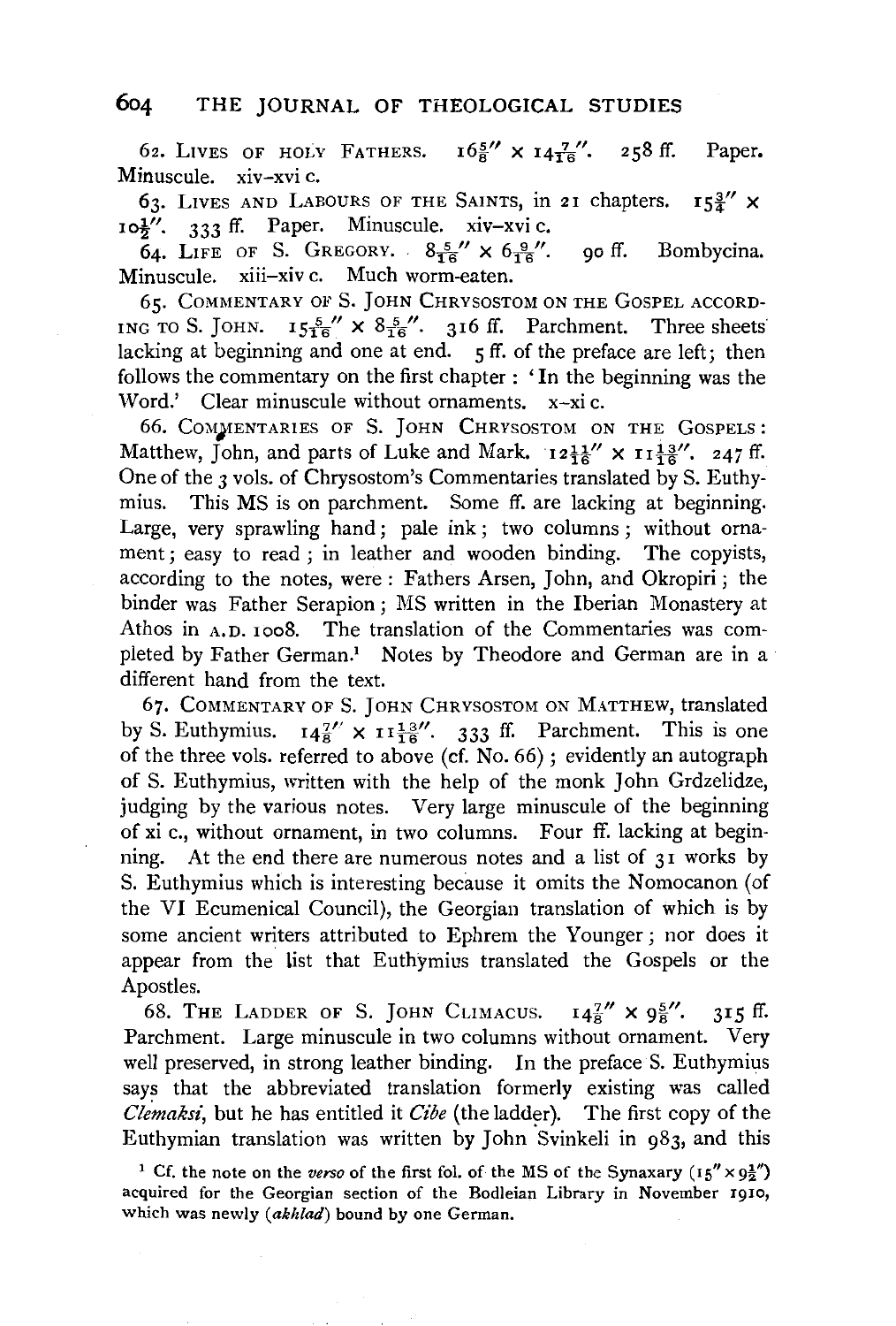copy by a certain Saba. There are notes at the end in the same hand as the text. On the last page are notes by Ilarion and Benedict (who bound the MS), pilgrims of the xviii and xix c.

69. TEACHINGS OF SS. JOHN CHRYSOSTOM AND EPHREM SYRUS.  $14'' \times 11\frac{3}{6}$ . 317 ff. Parchment. Splendid specimen of compressed uncial script, in two columns, lacking one fol. at the beginning. Binding somewhat broken. MS written in A.D. 977 at Athos in the Georgian Lavra of Ushci (Oshci) at the Church of S. John the Baptist, while Saba was prior, by Stephan. The 'testament' *(anderdzi),* dogmatic in character, often found in Athos and Jerusalem MSS, is written by a certain David. The notes contain interesting historical facts about Thomici, the builder of the Iberian monastery at Athos, give the names of his kinsfolk, and mention his military campaign and victory over Sclerus.

70. S. JOHN CHRYSOSTOM'S COMMENTARY ON MATTHEW.  $I5\frac{5}{16}$  X  $II^{\frac{13}{2}}$ . 260 ff. Parchment. This is the first of the 3 vols. (cf. Nos. 66 and 67) of the translation of S. Euthymius. It comprises chaps. i-xviii. Very large (*pharikhi*) minuscule; fresh, complete MS, in leather binding, lacking only the first leaf. The translation was made in 979 and this copy was written by the scribes Arseni Ninotsmindeli, John Grdzelidze, and Okropiri (i.e. Golden-mouthed) in 983. The binding was done by Serapion, probably in roo8. There is a long note at the end in the same hand as the text : *sakhelitha* . . . *da brdzanebitha Gh'th-shem'ssa m'msa,* &c.

71. TEACHINGS OF S. GREGORY OF NYSSA AND OTHER FATHERS.  $r_1 = \frac{13}{8}$  x  $q_2 = \frac{5}{8}$ . 284 ff. Parchment. Large minuscule. x-xi c. In two columns, bound in leather, last leaves lacking.

72. TEACHINGS OF S. BASIL ARCHBP OF CAPPADOCIA, S. ZOSIMUS, AND S. EPHREM SYRUS.  $6\frac{9}{16}$   $\times$   $5\frac{1}{4}$ . 127 ff. Written by the hand of S. Euthymius the translator. x c. On three leaves a letter of S. Euthymius to the monk Theodore, dealing with apocrypha and the monastic life; it begins : *tsigni romeli mamaman Ephthvime miutsera Mthatsmindith Thevdores khutzessa mrecalsa pasukhad.* 

73. TEACHINGS OF THE HOLY FATHERS.  $8\frac{5}{16}$  X  $6\frac{9}{16}$ . 121 ff. Parchment. Legible minuscule. In great part autograph of S. Euthymius ; the remainder is of later date and contains the discourse of *S. Gregory of Nyssa* concerning his brother *S. Basil the Great,* the epistle of *S. Basil the Divine* to *S. Gregory,* &c. Unbound.

74. HEXAEMERON.  $10\frac{1}{16}$   $\times$   $8\frac{5}{16}$  $\%$ . 197 ff. Parchment. Defective. Handwriting of S. Euthymius.

75· CoMMENTARY oN HoLY WRIT AND HYMNS TO THE B.V.M.  $9\frac{3}{16}$  x  $6\frac{1}{8}$ . 162 ff. Parchment. Large minuscule. Corrected in many places by S. Euthymius, and in one place a note asking for the reader's prayers. x c. Strong leather binding.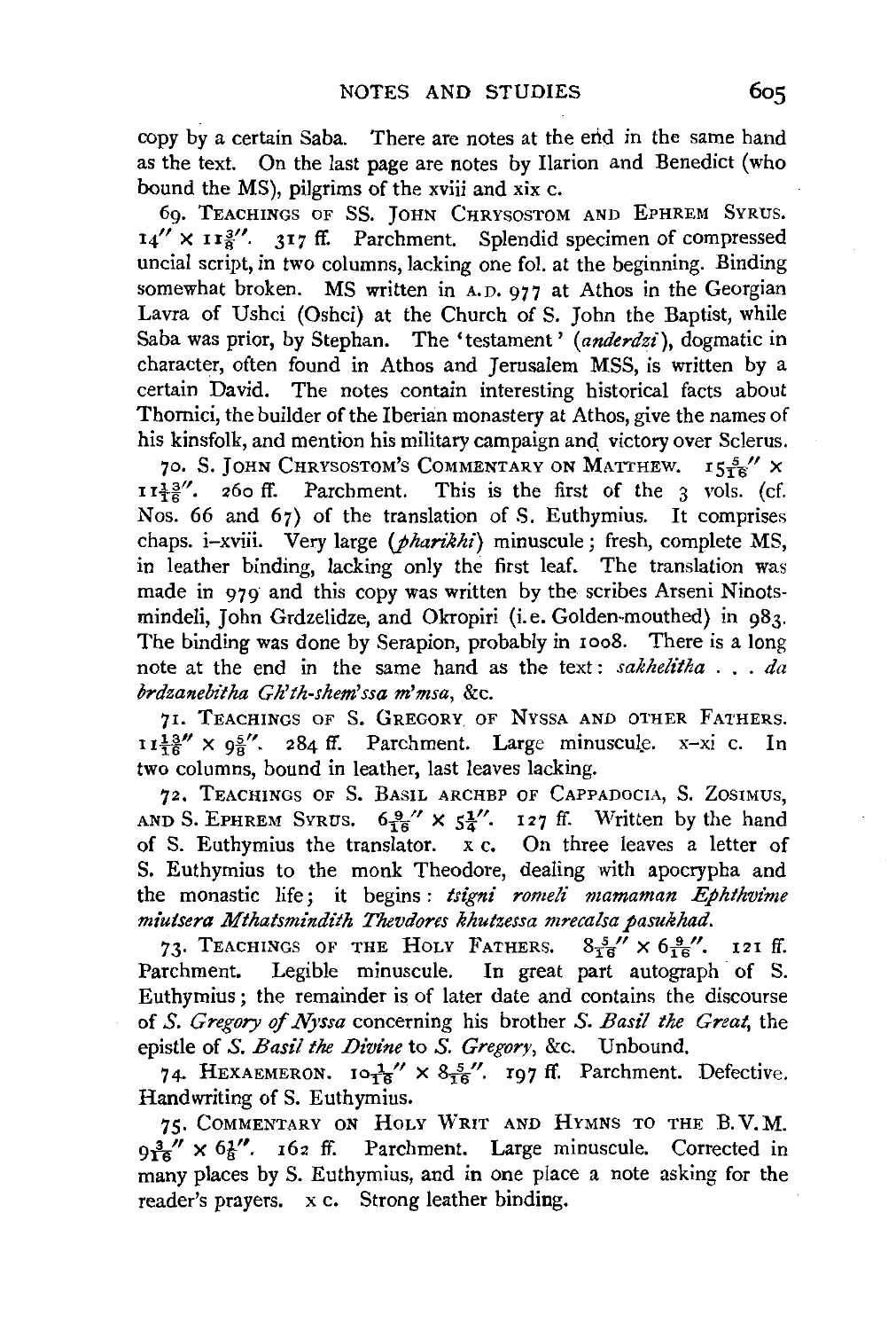76. WORKS OF THE FATHERS: GREGORY THE DIVINE, BASIL THE GREAT, AND JOHN CHRYSOSTOM.  $I_8^3$   $\times$   $7\frac{7}{8}$ . 249 ff. Parchment. Minuscule. Written by the scribe Arsen in the Iberian Monastery at Athos while one George was prior. xi c. Bound.

77· DoROTHEUS ON MONASTICISM and the PEARL OF S. JOHN CHRYSOSTOM.  $9\frac{5}{6}$   $\times$  7''. 215 ff. Minuscule. x-xi c.

78. WORKS OF THE FATHERS.  $10\frac{1}{16}$  X 7''. 315 ff. Parchment. Beautiful minuscule. x c. Contains works of *Ephrem Syrus*, Life of *S. Maria Egyptiaca,* &c.

79. WORKS OF THE FATHERS.  $I \circ \frac{1}{2}$   $\times$   $7\frac{7}{8}$ . 130 ff. Parchment. Small minuscule. x-xi c. Contains abridged *Commentary on S. Paul's Epistles by Cyril of Alexandria, Teachings of Gregory of Nyssa, and Lives of Saints,* translated by *S. George of the Holy Mount.* 

8o. TEACHINGS OF S. GREGORY OF NYSSA AND OTHER FATHERS.  $r I_{\overline{5}}^{13''}$  ×  $r o_{16}^{17''}$ . 284 ff. Parchment. Large minuscule in two columns. x-xi c. Last leaves lacking.

8r. S. JOHN CHRYSOSTOM'S COMMENTARY ON THE OLD TESTAMENT.  $I_0$ <sup>1</sup>/' x 7''. I fo ff. Paper. Much worn. Rebound by a certain Saba. An ecclesiastical hand closely resembling the civil. xiv-xvi c.

82. COMMENTARY ON THE APOSTLES.  $I4\frac{7}{8}$   $\times$  9<sup>5</sup>'. II7 ff. Paper. Fine minuscule, in two columns. Only the latter half of the MS is left. xiv-xvi c.

*Note.* All the *paper* MSS at the Iberian Monastery are in bad, broken leather bindings.

83. WORKS OF EPHREM SYRUS.  $12\frac{11}{16}$   $\times$   $7\frac{7}{8}$ . 145 ff. Paper. Fine minuscule. xiv-xvi c. MS in bad condition; many leaves cut out or worm-eaten. Contains : *Epistle of Ephrem Syrus to the monk John concerning Patience,* also other works by the same author.

84. HEXAEMERON OF S. BASIL THE GREAT and TEACHINGS OF S. GREGORY OF NYSSA.  $13\frac{9}{16}$   $\times 8\frac{3}{4}$ . 329 ff. Paper. Minuscule. xiv-xvi c. Last leaves lacking. At beginning representation of the Cross, and at end portrait of Christ.

85. TEACHINGS OF S. JOHN CHRYSOSTOM.  $14\frac{7}{16}$  X  $11\frac{13}{16}$ . 167 ff. Paper. Fine legible minuscule in two columns. xiv-xvi c. Much damaged; leaves missing at beginning and end.

86. VAKHUSHT'S HISTORY OF GEORGIA.  $13\frac{9}{16}$ " x  $8\frac{5}{16}$ ". 308 ff. Paper water-marked 1811. Title reads: Istoria Georgiisa anu qovlisa Sakarthveloesa, kmnili Vakhushtis mier Bagrationisa, dzisa Vakhtang *mephisa.* Fine small civil minuscule with vermilion headings written in interlaced ecclesiastical character. There is at the beginning an interesting note in Georgian, dated 1824, saying that this MS formerly belonged 'to the illustrious English Major Vent (?Went, ? Wight, ? White) Saab (?Sahib) and his wife Mariam', and another to the effect